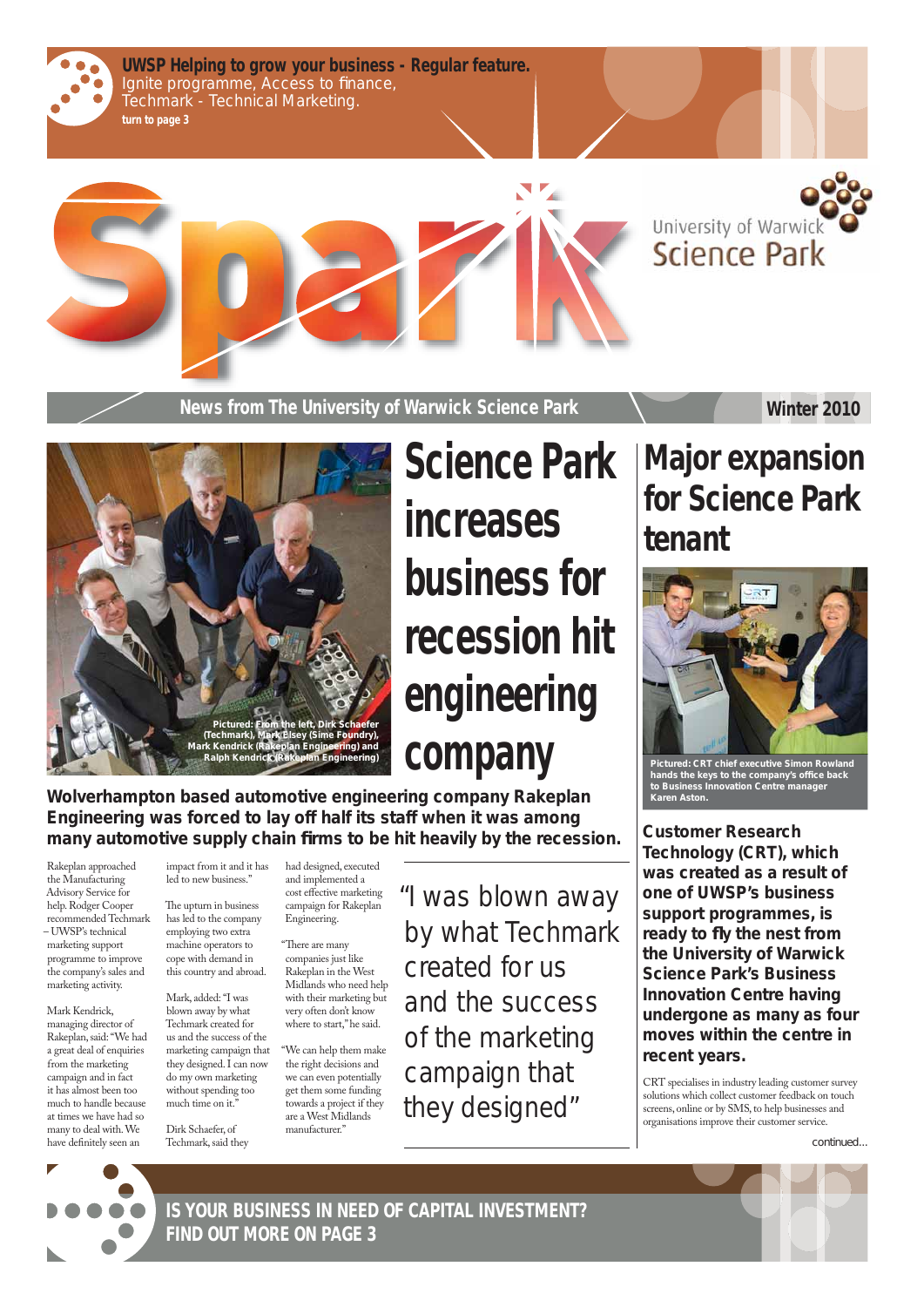## Spark **News from The University of Warwick Science Park Winter 2010**

The company launched at the Business Innovation Centre in 2001 with just three staff and has grown steadily over the years. And, having enjoyed another successful year, the now 26-strong firm is off to pastures new.

Simon Rowland, chief executive of CRT, said: "In this fragile economic

climate we have been able to continue our growth because we work across the retail, leisure and public sectors, helping them to improve their service levels.

"Being based at the Science Park has been tremendous as it has allowed us to constantly grow and as well as continuing to supply our feedback

"The company was created as a result of a Business Creation Programme run by the University of Warwick Science Park in the late 1990s, which has led to CRT outgrowing the Business Innovation Centre and moving to their own building. Over the years, CRT has taken advantage of

"In many ways, it's a case of 'job done' for us. The company came to us as a start-up and now they leave as a thriving technology business. Now, with the space available, the process can begin with the next fledgling company."

products to leading high street retailers, such as Specsavers, around 80 hospitals as well as leisure centres, councils and the Police."

Karen Aston, centre manager at the Business Innovation Centre, added: "CRT started out with a 300 sq ft office and in nine years has enjoyed tremendous success which has seen

The company was recognised by the Federation of Small Businesses earlier this year, winning awards for its 'Innovation' along with a commendation for its use of technology.

them move several times within the building.

The two companies hope that by forming a partnership and sharing their products, services and consultancy, opportunities will become available in new markets.

other business support available to all our tenants and SMEs across the region.

"The intention was to establish themselves in niche markets using their high quality and rapid system development techniques – and not only has the company achieved that, the future looks very bright for them in the UK and overseas."

On the back of their success, the company has expanded its workforce to 12 people and has now formed a partnership with American company, New Eagle.

New Eagle creates ready to use controller systems for the automotive industry – to be used in prototype and production vehicles.

Ivan Wilson, director of Embed Ltd, said: "It's been a good 2010 for us.

The two awards are UKwide and recognise the firm's commitment to developing technology and talent in the communications field, while at the same time offering the company additional financial and technical support to continue this trend. The company specialises in the field of fibre optic communications and has expertise in airport communication technology where it produces products used in air traffic control systems such as radar, control towers and Instrumentation Landing Systems, both in the UK and abroad. Birmingham Airport

"In general, since the start of the year, we've expanded our staff and picked up several mid-size contracts and that trend seems to be continuing as the automotive industry sees a steady upturn."

"These awards emphasise the quality of the exciting plans FTI Communications have for the future and we are looking forward to supporting them every step of the way."

Angela Childs, UWSP's marketing executive said: "Embed Ltd was formed by former MG Rover staff shortly after its collapse and the company has gone from strength to strength.

**After a string of recent domestic successes, Science Park based Embed Ltd, which specialises in creating the "brains" embedded within the electronic devices found in ever increasing numbers within modern vehicles, is hoping to start chipping away at the American market.**

> "In general, since the start of the year, we've expanded our staff and picked up several mid-size contracts and that trend seems to be continuing"

"In this fragile economic climate we have been able to continue our growth because we work across the retail, leisure and public sectors, helping them to improve their service levels."

*continued...*

# Company started by former MG Rover staff expands into America



**Communications systems company lands two top national awards**

**FTI Communication Systems, based at the University of Warwick Science Park's Venture Centre, has been recognised as a leading light in the communications market after securing a prestigious KTP (Knowledge Transfer Partnership) award and CASE (Collaborative Awards in Science and Engineering).**

> is one of many UK airports using FTI equipment.

David Rowe, director of the University of Warwick Science Park, said: "We are delighted to see FTI Communications become the latest in a string of companies based here at the Venture Centre to gain recognition for its innovative work.

"FTI's technology is cutting-edge and we are delighted that it is being developed here at the University of Warwick Science Park.

"FTI's technology is cuttingedge and we are delighted that it is being developed here at the University of Warwick Science Park."

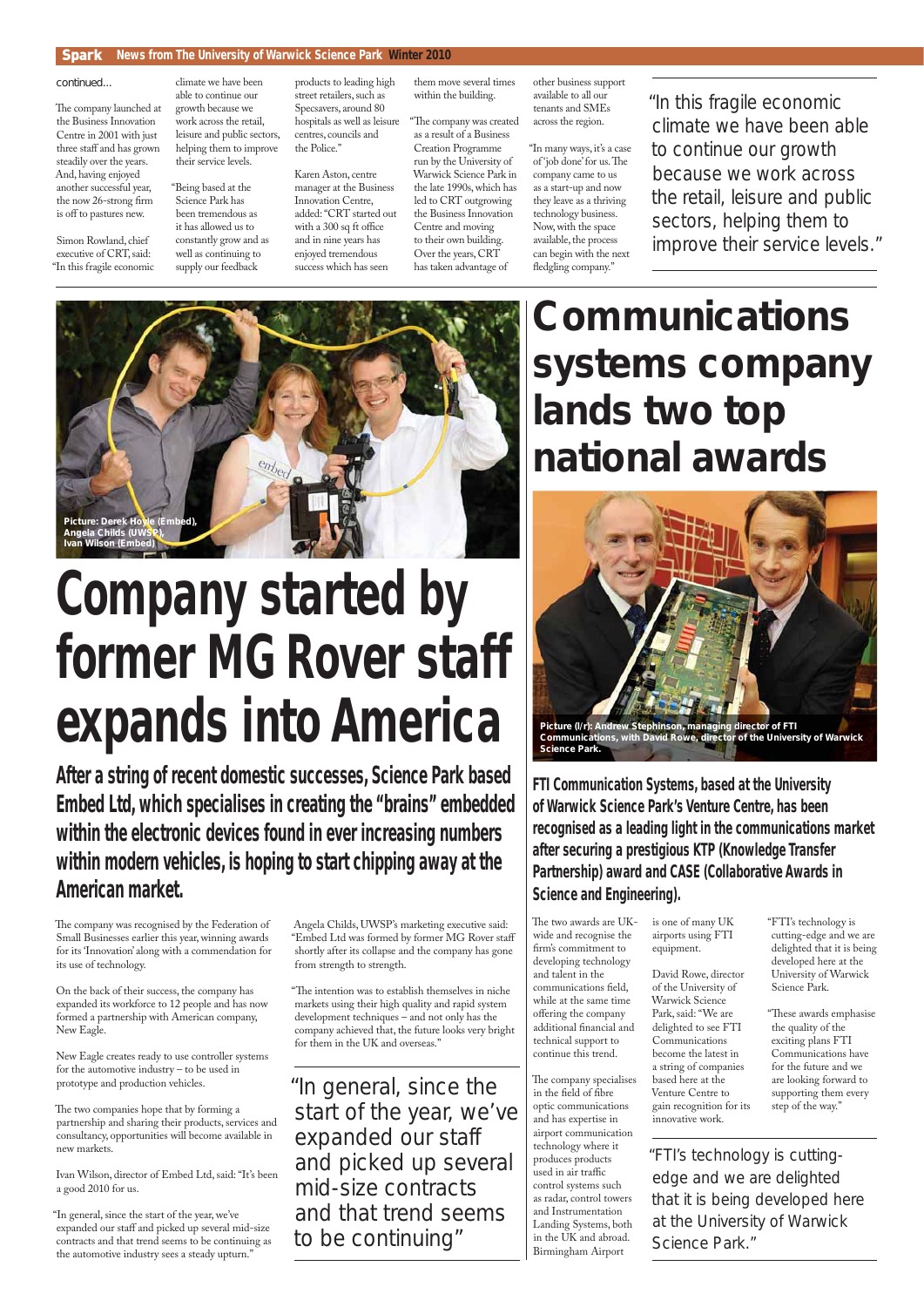**Whist property is the most tangible feature of the University of Warwick Science Park we also offer a range of business support services specifi cally targeted at the needs of technology and innovation-led businesses. We help SME's in their start-up and early years as well as helping new entrepreneurs get into business.**

## **Ignite Programme**

*Are you looking to start a new business or grow an existing one?* Ignite is a flexible package of free and grant aided advice and practical help designed to allow start-up and early stage companies to tap into the resources of UWSP and our wealth of know how. We help owners/ managers of innovation-led business grow faster and make more money. **Call Tom on 024 7632 3028** or email: tom.blount@uwsp.co.uk

## **Access to Finance**

*Does your company need capital investment for growth?* Our team actively facilitate investment in high potential businesses from Business Angels, Venture Capital Funds, banks and other sources. So far we have secured over £10m locally with our partners. **Call Tim on 024 7632 3114** or email: capital@uwsp.co.uk

> **Tim Powell** | Access to Finance **Email: tim.powell@uwsp.co.uk** Tel: 024 7632 3114

## **Techmark - Technical Marketing**

Tel: 024 7632 3117 **Tom Bount** | Ignite and TBS

*Do you want to develop markets in the UK and overseas?* We are a small, flexible multilingual team of highly experienced marketers providing practical answers to critical marketing questions and identifying solutions covering all aspects of creating a growing business. Our advice and help ranges from start up and how to exploit marketing through to strategic planning and managing growth.

**Call Bill on 024 7632 3117, Dirk on 024 7632 3120** or email: techmark@uwsp.co.uk

**David Grindrod** | Deputy Director **Email: david.grindrod@uwsp.co.uk** Tel: 024 7632 3004

**Angela Childs** | Marketing Executive **Email: angela.childs@uwsp.co.uk** Tel: 024 7632 3003

**Karen Aston** Warwick Innovation Centre Manager **Email: karen.aston@uwsp.co.uk** Tel: 01926 623000 **Penny Robb**

Business Innovation Centre Manager **Email: penny.robb@uwsp.co.uk** Tel: 024 7643 0000

### **Ian Page**

Blythe Valley Innovation Centre Manager **Email: ian.page@uwsp.co.uk** Tel: 0121 506 9000

The Canadian company, which plans to move its UK operation to the University of Warwick Science Park's Venture Centre, has secured £120,000 from Minerva, the University of Warwick Science Park's business angel network investor group.

> **Dirk Schäfer** | Techmark **Email: dirk.schafer@uwsp.co.uk** Tel: 024 7632 3120 **Bill Taylor** | Techmark/Clusters **Email: bill.taylor@uwsp.co.uk**

**Email: tom.blount@uwsp.co.uk** Tel: 024 7632 3028

# **HELPING YOU GROW** 3 **YOUR BUSINESS**

## Contacts:

# **Metaswitch moves in**

Minerva was set up 15 years ago to assist small and medium size businesses with high growth potential to access the funding they need to fulfil their promise - with

> Metaswitch, whose customer's include AT&T, BT, Cisco, Ericsson and Microsoft, is expanding quickly into new markets and has, for the past seven years, featured in the top15 of the Sunday Times '100 Best Companies to Work For'.

Building on its established reputation as a supplier to the world's leading telecoms vendors,

is only a small part of the story. The company will

> Metaswitch needed a well-connected office environment in the Midlands. The company, which invests in developing cutting edge products and the careers of some of the UK's most talented software engineers sees its Science Park base perfect - giving access to a pool of undergraduate talent for intern roles, graduates and postgraduates.

Based at The Warwick Innovation Centre, Matthew Francis is behind the business and has experience of law and accountancy firms and the communications industry.

Actively recruiting across the UK and US Metaswitch targets the brightest people to work on a wide range of projects, from web, iPhone and Android application development to the toughtest corenetworking challenges.

Visit

**www.metaswitch.com**  for more information about the company and career opportunities.

That is where we come in. "Law firms and accountancy practices often have good stories to tell but it's a case of presenting themselves in a way that people can understand. For many years, PR and advertising were dirty words among those types of professions.

**One of the world's leading communications technology companies, Metaswitch Networks, has moved into the Science Park's Business** 

### **Innovation Centre.**

# Invention set to move telecommunications industry

"We offer a range of office suites for start-up or growing businesses in order to help them get a foothold in the business world.

**An invention is set to move the telecommunications industry into the fast lane after receiving backing from a group of local investors.**

Genesis Technical Systems has perfected a new technology which dramatically increases the speed of broadband internet.

Genesis is already in talks with two major firms in the UK and Minerva's investment will be used to further product developments and progress trials with European telecommunications companies.

Ian Mackenzie, Genesis UK chairman, said: "Genesis is thrilled to receive support and investment from the Minerva business angel network.

"Following recent successful demonstrations of our products' capabilities with two incumbent European telecoms providers, we want to accelerate product development and give web users the option for super-fast broadband in rural, and urban areas within the next couple of years."

particular emphasis on raising private equity.

In the past 12 months the Minerva investor group has grown to include 42 members and has helped to secure investment of over £2.7 million for small to medium sized companies - £400,000 of which was directly contributed by

its members.

Tim Powell, head of the Minerva business angel network, said: "We are delighted to have been able to support Genesis Technical Systems, they have a fantastic product and we have no doubt

it will prove to be a big success. "But the cash investment also be able to call upon the expertise and business knowledge of some of the leading business minds in the country – and that is an investment you cannot put a value on."

Minerva's syndicate investor group meet at the Science Park every month to consider high growth investment opportunities.

For further information contact Tim Powell on **024 7632 3114**



"I am a solicitor by profession," said Matthew. "I know the legal and accountancy industry extremely well and people in those professions tend to be very, very good at what they do – but they don't always know how to get their message across in a clear, concise way to possible clients.

"In the last few years, however, they have realised that they must get themselves out into the marketplace in order to win new business." John Barnes, Warwick

Innovation Centre manager, said Fusion-PRo was a welcome addition to the centre. He said: "We have a very strong mix of companies here at the Science Park and we are very pleased to welcome Matthew and his team here.

"Fusion-PRo have taken advantage of the Science Park's ignite programme through which eligible companies have access to a self-contained office at a subsidised rent for up to a year. The programme also includes business support services to help businesses get started and grow."

Matthew Francis can be contacted for more information on **07885 561052** or **matthew@ fusion-pro.co.uk**

# Public relations company launched specialising in accountancy and law

**Fusion-PRo offers legal and accountancy professionals the opportunity to convey their message in a simple way to potential clients.**



"Genesis is thrilled to receive support and investment from the Minerva business angel network."

*Pictured: Matthew Francis (left) with John Barnes*